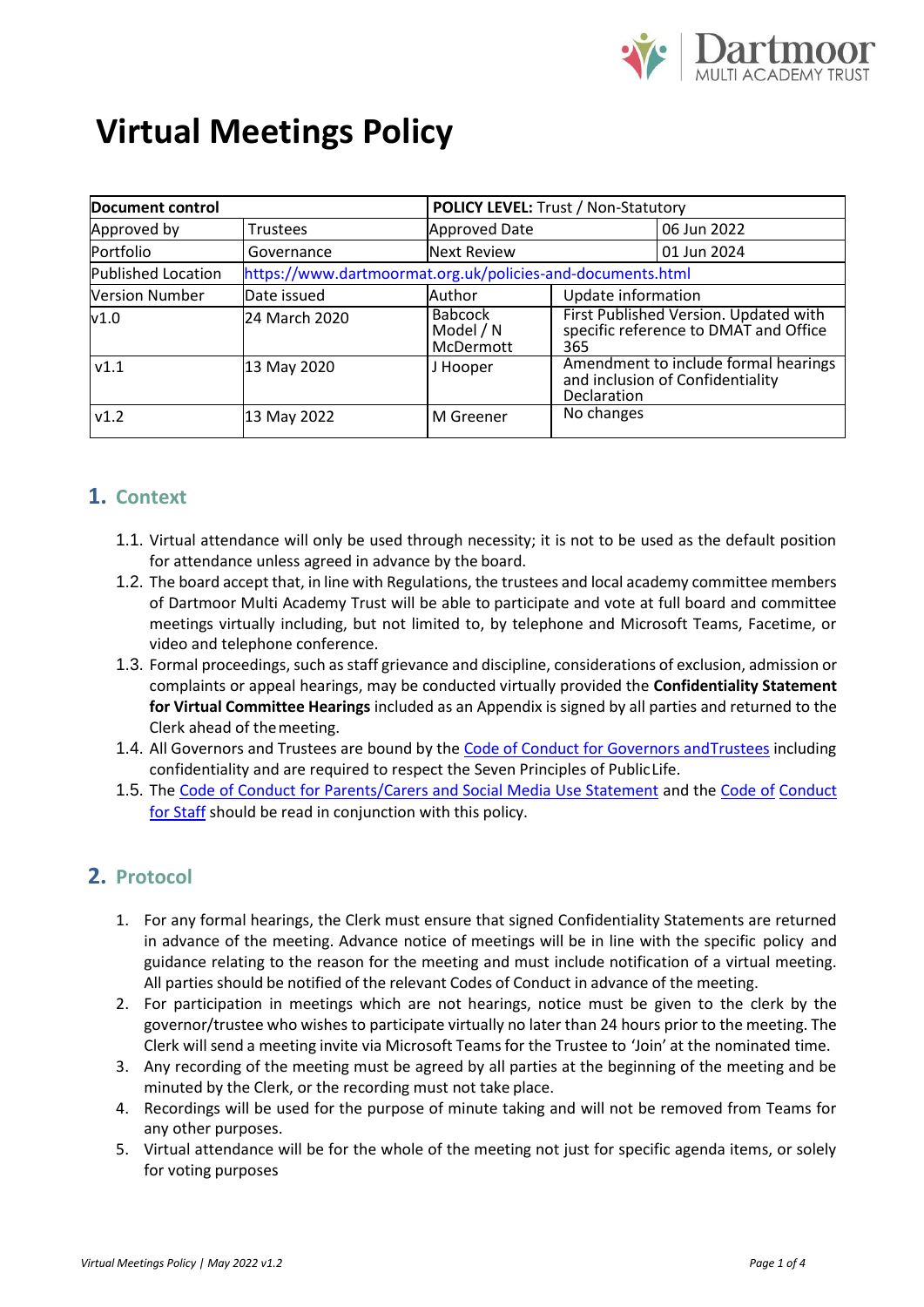

- 6. Should there be a requirement for a vote, whether by secret ballot or non-secret ballot, ballots will be created by Clerks using Microsoft Forms (or Google form equivalent), ensuring the settings enable one response per person. Polls can be created instantaneously by Clerks via this mechanism and therefore if a ballot becomes necessary during the meeting, and the quorum will not be achieved at the meeting due to virtual attendance, the agenda item may proceed via this mechanism or the Chair may determine that the agenda item will be postponed until a quorum can be physically present.
- 7. If there is no visual connection the outcome of any vote taken through a show of hands will be communicated to the individual attending virtually. The virtual attendeemay casttheir vote by stating if they wish to vote in favour, or against
- 8. If an urgent document is to be tabled at the meeting then the governors/trustees attending virtually will not be able to participate or vote for that agenda item unless it is possible for them to access the document electronically. Good practice guidelines for all Clerks and governing bodies will ensure that electronic folders are created in SharePoint or similar for all meetings and associated documents will be created therein, to reduce the need for emailing documents.
- 9. If the connection fails and reasonable attempts to reconnect are not successful the virtual attendees will no longer be able to participate in the meeting. The agenda will not be delayed due to a technical failure
- 10. Where any of the points above render a meeting inquorate the relevant agenda item(s) will be deferred to the next meeting
- 11. Any governor/trustee attending virtually will consider confidentiality and will not participate from a setting where their conversation can be overheard. They will contribute from a quiet location giving their full attention to the meeting
- 12. If there is no visual connection all attendees will start their comments by stating their name. Governors/trustees attending virtually will show courtesy to other members of the board and the clerk, speaking in turn and repeating comments as requested.
- 13. The governor/trustee attending virtually must be able to hear all discussions during the meeting clearly
- 14. Where the majority of governors/trustees are physically present the chair will be permitted to attend virtually.
- 15. Any meeting where the majority of governors/trustees are attending virtually will be limited to not more than 120 minutes in length.

## **3. Guidance**

The following links provide additional guidance

Creating a poll in Microsoft Forms

[https://support.office.com/en-us/article/Create-a-form-with-Microsoft-Forms-4ffb64cc-7d5d-402f](https://support.office.com/en-us/article/Create-a-form-with-Microsoft-Forms-4ffb64cc-7d5d-402f-b82e-b1d49418fd9d#PickTab%3DForms_for_the_web)[b82e-b1d49418fd9d#PickTab=Forms\\_for\\_the\\_web](https://support.office.com/en-us/article/Create-a-form-with-Microsoft-Forms-4ffb64cc-7d5d-402f-b82e-b1d49418fd9d#PickTab%3DForms_for_the_web)

Changing Settings to ensure one vote per person

[https://support.office.com/en-us/article/adjust-your-form-or-quiz-settings-in-microsoft-forms](https://support.office.com/en-us/article/adjust-your-form-or-quiz-settings-in-microsoft-forms-f255a4ba-e03c-4e12-b880-f7e8b62e0665)[f255a4ba-e03c-4e12-b880-f7e8b62e0665](https://support.office.com/en-us/article/adjust-your-form-or-quiz-settings-in-microsoft-forms-f255a4ba-e03c-4e12-b880-f7e8b62e0665)

Select the three dots in the top right of the Form and ensure the box is ticked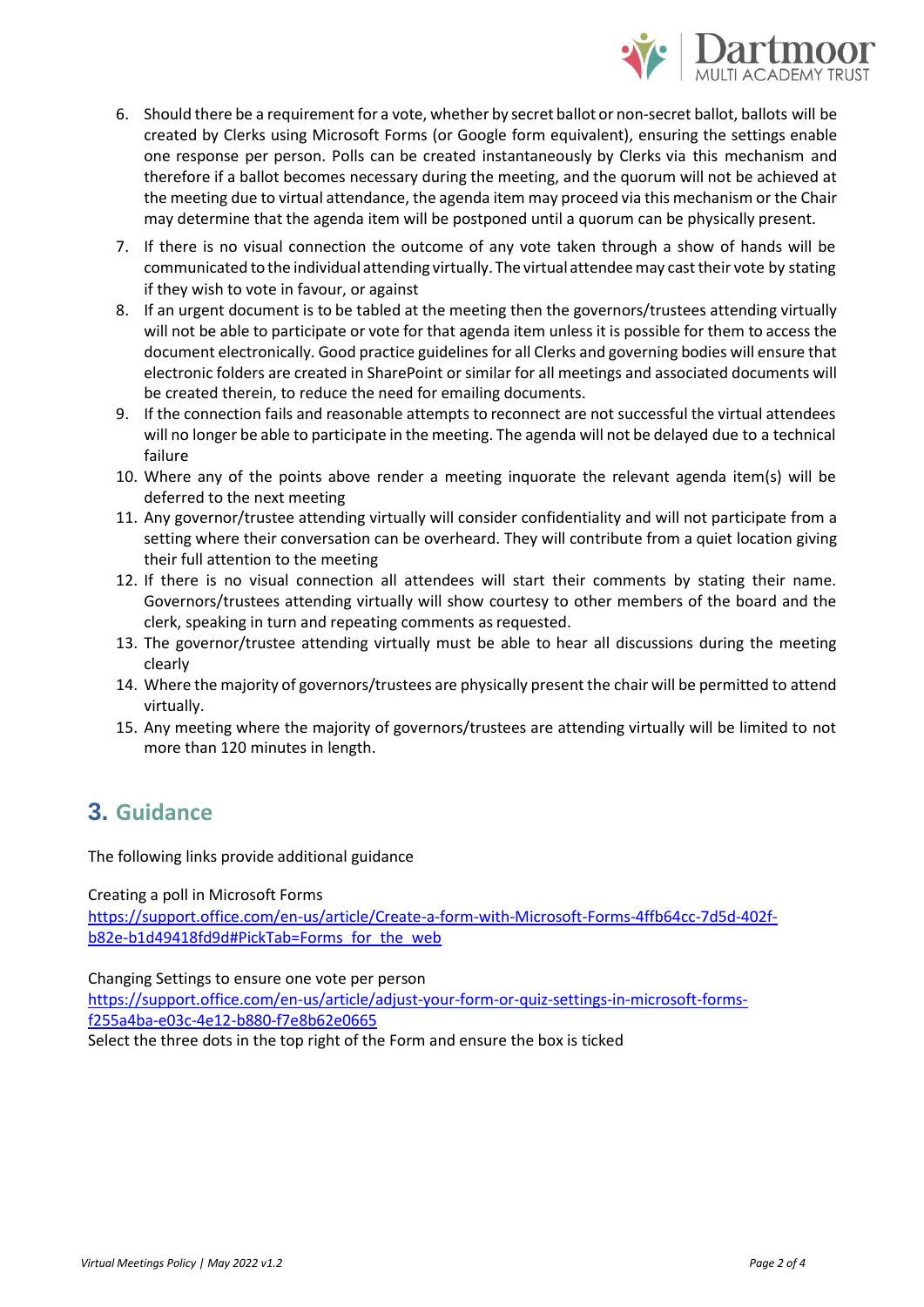

### Settings

Who can fill out this form

○ Anyone with the link can respond

Only people in my organization can respond

 $\Box$ Record name

One response per person